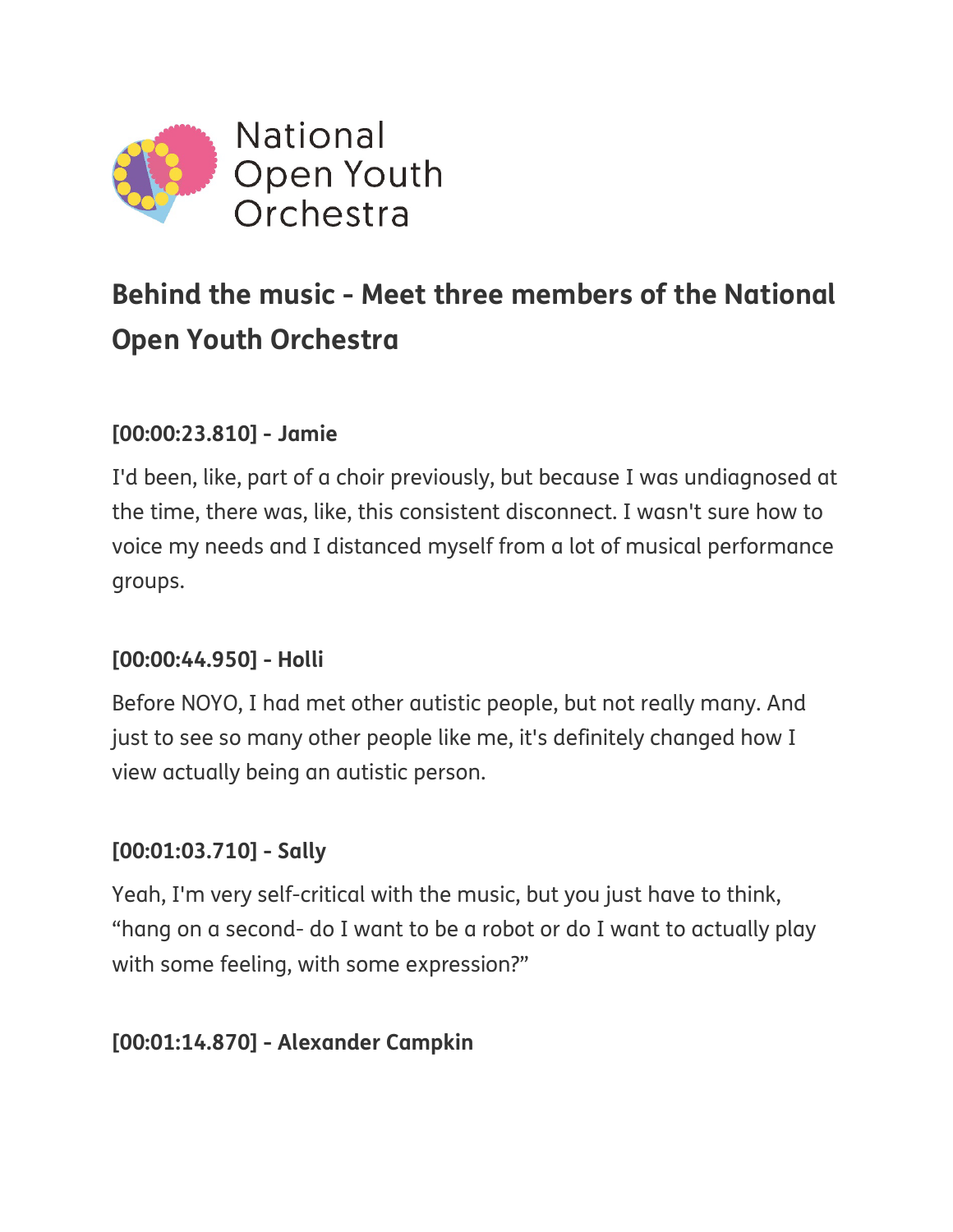Writing the piece was really important for me because I feel like as a disabled composer, I've been up against a number of barriers. For me, this piece represents an opportunity to explore what can we do, not what we can't do.

# **[00:01:43.290] - Jamie**

My name is Jamie. I live with my mum, my dad and my sister. Music is like, it's always been quite important to me. I've grown up in a very musical family. My mum is a music teacher at a special ed school. They introduced me to a lot of music at younger ages and I've developed a lot of my own tastes. Music is quite visual for me in my head, like, I will see almost like my personalised music videos. Getting into NOYO specifically, that was kind of through my mum. She said that they were holding auditions and maybe I could send in a tape and I was a little apprehensive. It turned out really well. At that point, sort of like, in my musical experience, I was at a point where I was thinking I was probably going to give up. The stress of practising exams was kind of just like sucking the joy out of the instrument. Disabled people as a minority are often one of the more isolated ones. It's very hard for us to interact with each other and form communities. You don't realise how important something is if you've lived without it until it's given to you. The residential meant that I was able to interact with other disabled musicians in, like, a social capacity. It encouraged me to connect with other autistic people, to seek that level of community.

# **[00:03:16.030] - Holli**

Hello, my name is Holly. Today is my birthday and I am 19 years old. My mom told me I haven't actually opened all my presents, but they're going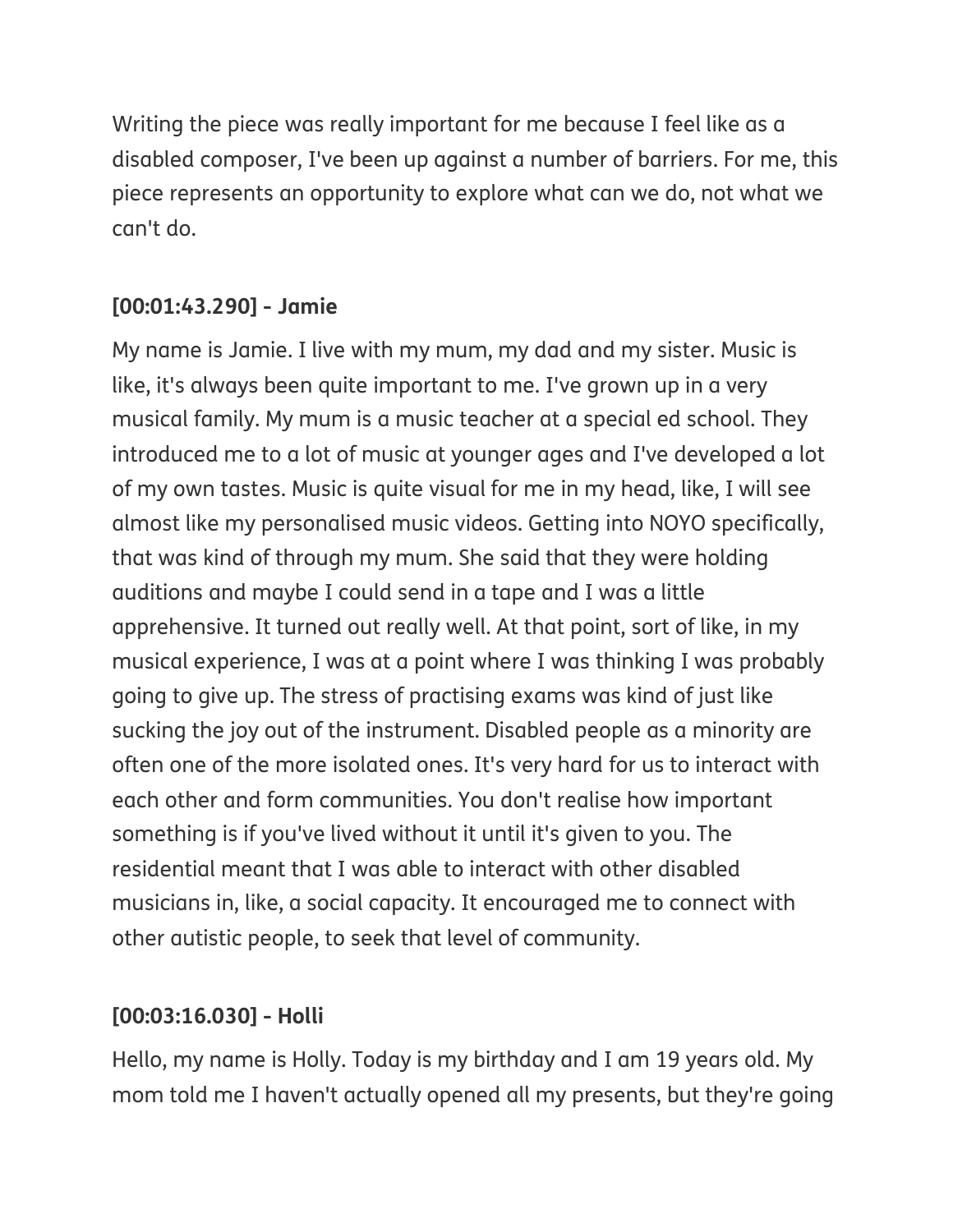to be a vacuum cleaner somewhere, which will help me next. Well, in September, because I'll start studying at the Royal Birmingham Conservatoire, I actually realised I wanted to become a professional musician when I was playing piano because I got a distinction in grade three. I find that actually being an autistic person, the harp is quite similar to my personality and how it's treated in an orchestra. Sometimes you just want to hide because you are the only person there, but you have to remember that you are part of the whole game, so you have to bring yourself to the table and just do your part. When I went on the website to see the Junior Guildhall Department, I thought "The National Open Youth Orchestra. What is that?" It doesn't seem like your standard youth orchestra. The key is the word "open" so we can have disabled people in the Orchestra But also non-disabled ones, and it just feels more inclusive and people won't judge you. I don't think I would ever have played 'What Fear We Then?' then in a classical kind of orchestra at all. We don't have the instruments. We can be more free with the music.

# **[00:04:55.670] - Sally**

My name is Sally. I attend Treloar's school. When I left primary school, I didn't really like music that much, but when I went to Treloar's, we had an amazing music teacher who was incredibly eager to get people to love music. Our music teacher Ms Watkins suggested that I start learning piano because when you're learning music, it's always good to have an instrument to visualise things on. She said "hey, why don't you audition for the National Open Youth Orchestra?" I had explained in my audition that obviously I have a deteriorating condition and I won't be able to play the piano to a standard that would be best for the orchestra. After I got in, Doug the music director presented me with the Clarion, the seaboard